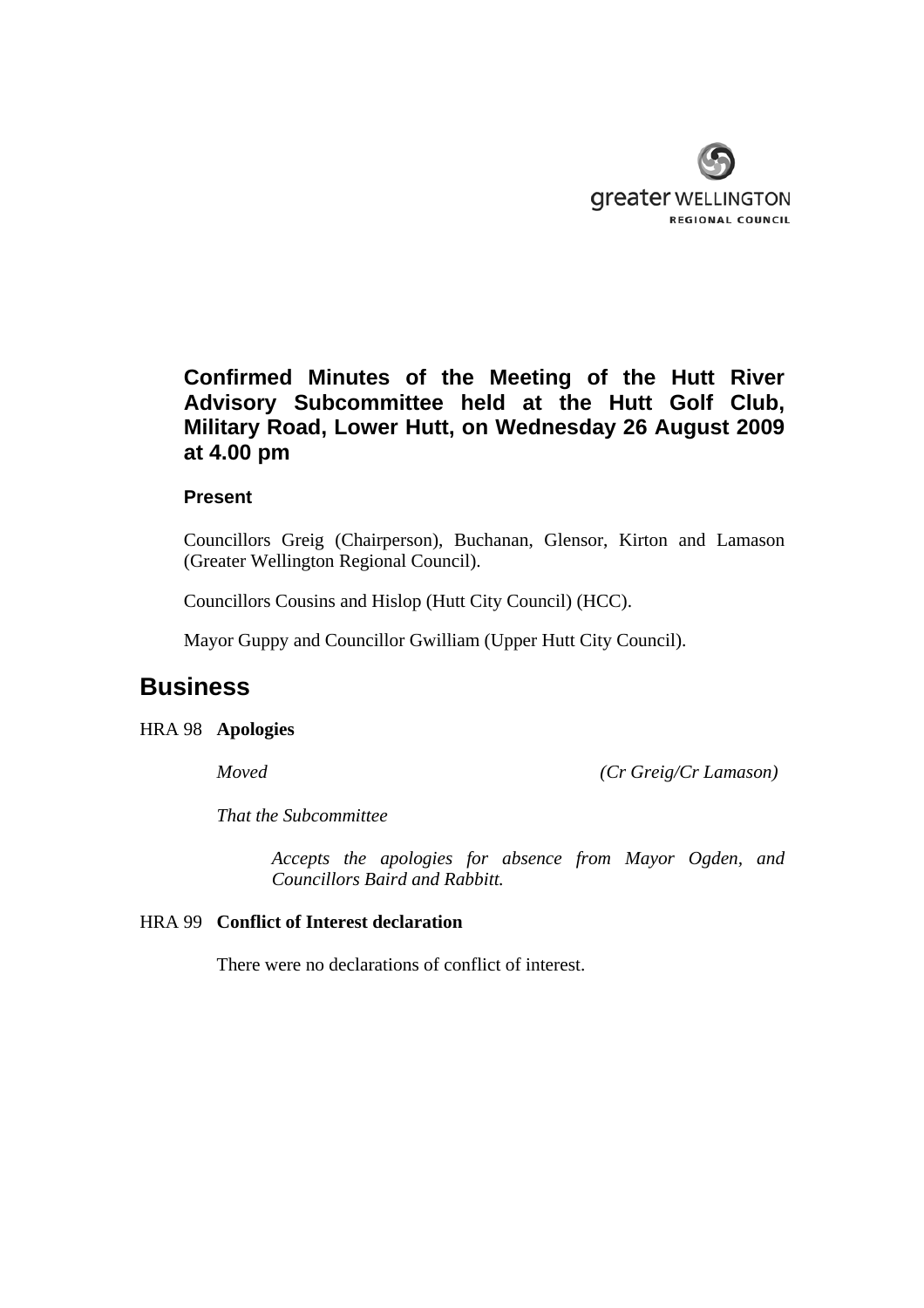#### HRA 100 **Public Participation**

 Noreen and Matthew Flood, Helen Murfitt, Alison McKone, Murray Hall, and Cr David Bassett (HCC) spoke on the preferred alignment of the Mills Street stopbank. Phillipa Annear spoke on the potential effects on water quality (toxic algae) if river channel widening occurred.

### HRA 101 **Confirmation of Minutes**

*Moved (Cr Lamason/Cr Buchanan)*

*That the Subcommittee* 

*Confirms the minutes of the meeting held on 16 July 2009, Report 09.165.* 

The motion was **CARRIED**.

### HRA 102 **Mills Street stop bank: preferred alignment**

Councillor Cousins left at 5.15pm.

**Report 09.511** File: N/03/18/21

*Moved (Cr Buchanan/Cr Lamason)* 

*That the Subcommittee* 

- *1. Receives the report.*
- *2. Notes the contents of the report.*
- *3. Notes that the "yellow" stop bank alignment requires the purchase of properties at 56, 41, 41A, and 1/39B Mills Street, Lower Hutt.*
- *4. Notes that the "yellow" stop bank alignment may require the purchase of Flats 2, 3, and 4 at 39B Mills Street, Lower Hutt, and these properties would be sold at the completion of the project.*
- *5. Recommends to the Catchment Management Committee that it endorses the "yellow" stop bank alignment option for Council approval.*

Councillor Hislop asked that her **negative** vote be recorded.

The motion was **CARRIED**.